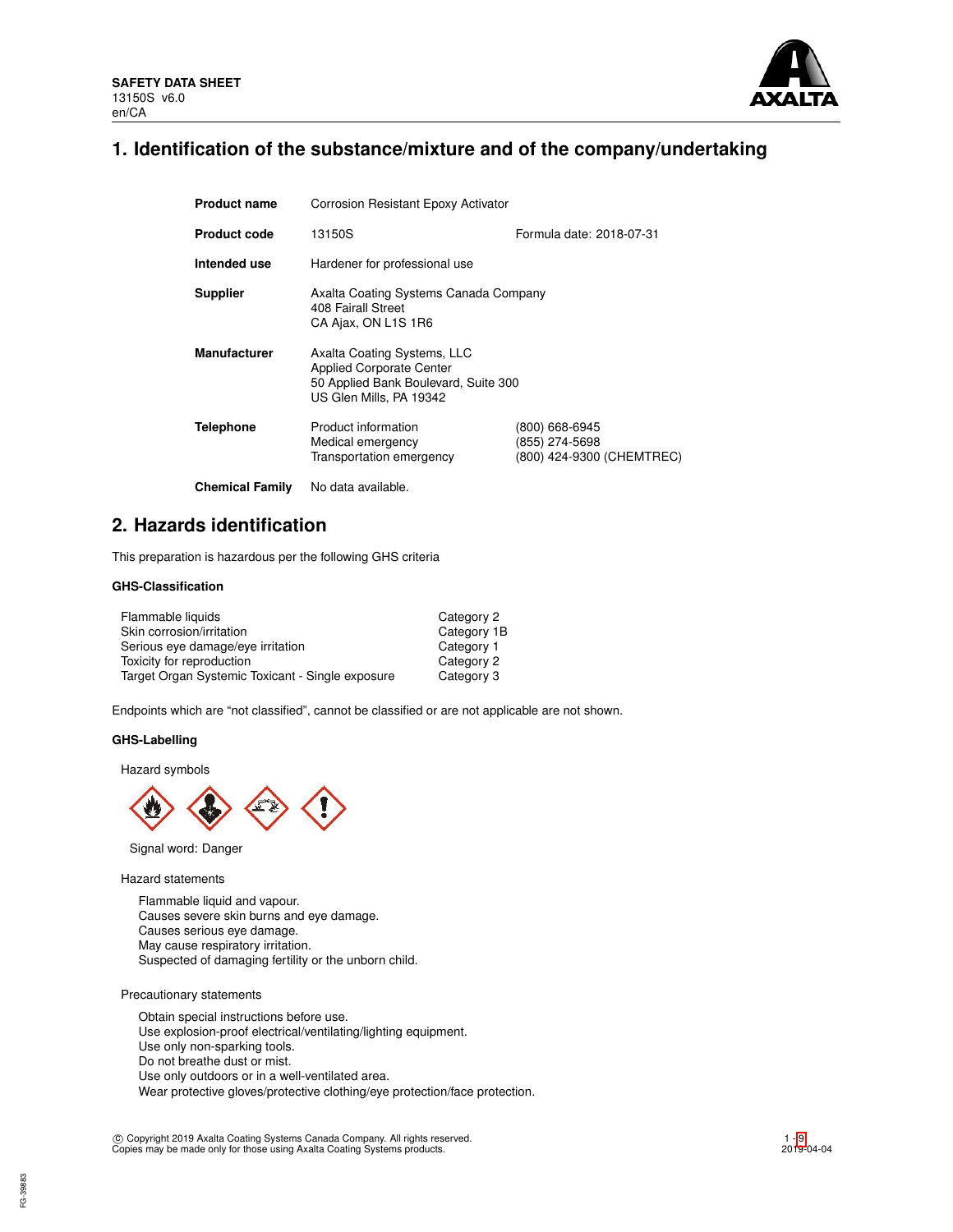

IF SWALLOWED: Rinse mouth. Do NOT induce vomiting. IF INHALED: Remove person to fresh air and keep comfortable for breathing. IF IN EYES: Rinse cautiously with water for several minutes. Remove contact lenses, if present and easy to do. Continue rinsing. Immediately call a POISON CENTER/doctor. Specific treatment (see supplemental first aid instructions on this label). Store in a well-ventilated place. Keep container tightly closed. Store locked up. Dispose of contents/container in accordance with local regulations. Keep away from heat, hot surfaces, sparks, open flames and other ignition sources. No smoking. Ground and bond container and receiving equipment. Take action to prevent static discharges. IF ON SKIN (or hair): Take off immediately all contaminated clothing. Rinse skin with water or shower.

### **Other hazards which do not result in classification**

Intentional misuse by deliberately concentrating and inhaling the contents may be harmful or fatal.

**The following percentage of the mixture consists of ingredient(s) with unknown acute toxicity:**  $0 %$ 

# **3. Composition/information on ingredients**

Mixture of synthetic resins and solvents

### **Components**

| CAS-No.        | Chemical name            | Concentration |
|----------------|--------------------------|---------------|
| $98-56-6$      | 4-chlorobenzotrifluoride | $30 - 60\%$   |
| $100 - 51 - 6$ | Benzyl alcohol           | $3 - 7%$      |
| $95 - 63 - 6$  | 1,2,4-trimethyl benzene  | $1 - 5%$      |
| 64742-95-6     | Aromatic hydrocarbon     | $1 - 5%$      |
| 110-12-3       | Methyl isoamyl ketone    | $1 - 5%$      |
| 84852-15-3     | Para-nonylphenol         | $1 - 5%$      |

Actual concentration ranges withheld as a trade secret. Non-regulated ingredients 20 - 30%

# **4. First aid measures**

#### **Eye contact**

Remove contact lenses. Irrigate copiously with clean, fresh water for at least 15 minutes, holding the eyelids apart. Seek medical advice.

#### **Skin contact**

Do NOT use solvents or thinners. Take off all contaminated clothing immediately. Wash skin thoroughly with soap and water or use recognized skin cleanser. If skin irritation persists, call a physician.

#### **Inhalation**

Avoid inhalation of vapour or mist. Move to fresh air in case of accidental inhalation of vapours. If breathing is irregular or stopped, administer artificial respiration. If unconscious place in recovery position and seek medical advice. If symptoms persist, call a physician.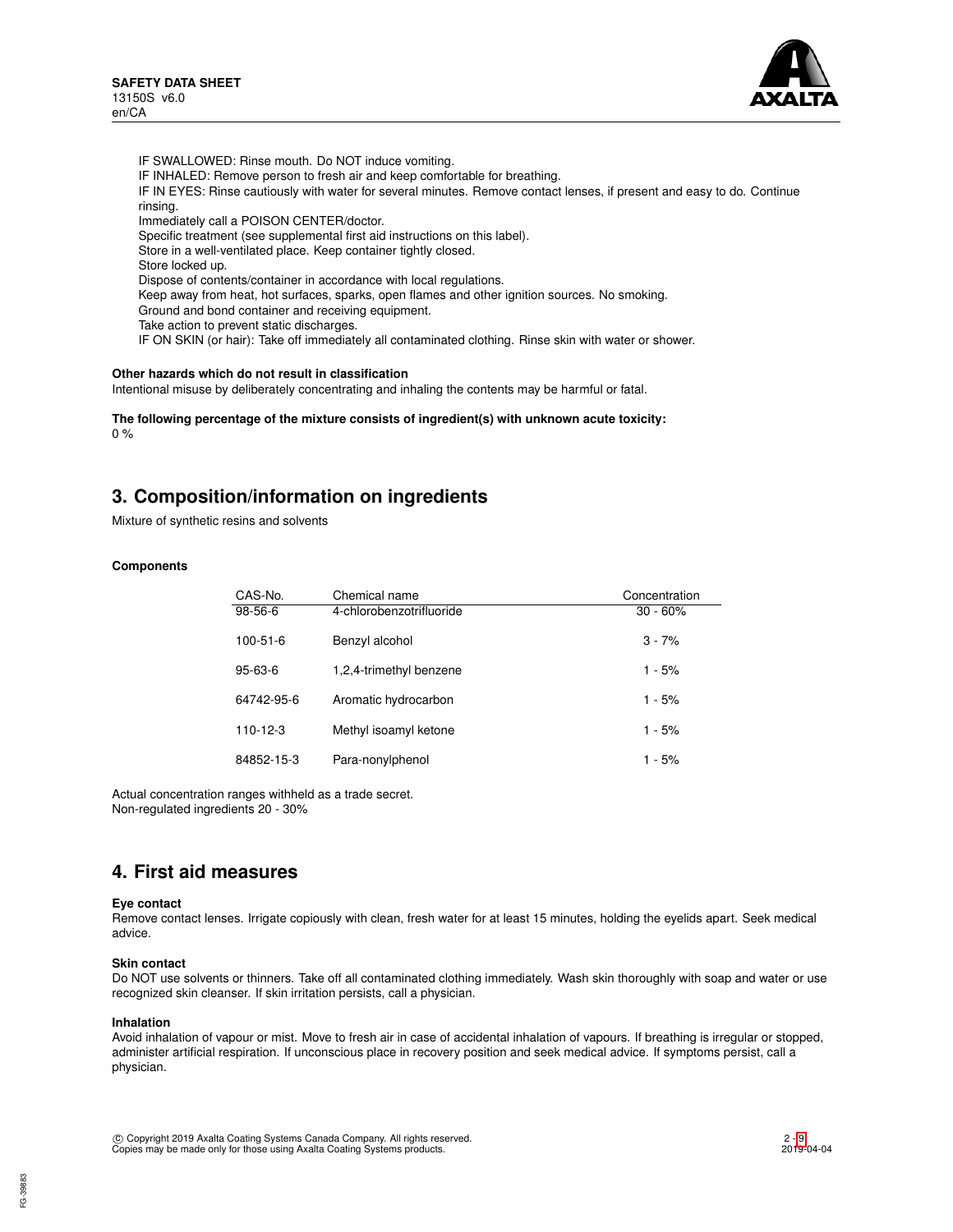

### **Ingestion**

If swallowed, seek medical advice immediately and show this safety data sheet (SDS) or product label. Do NOT induce vomiting. Keep at rest.

#### **Most Important Symptoms/effects, acute and delayed**

#### **Inhalation**

May cause nose and throat irritation. May cause nervous system depression characterized by the following progressive steps: headache, dizziness, nausea, staggering gait, confusion, unconsciousness. Reports have associated repeated and prolonged overexposure to solvents with permanent brain and nervous system damage.

### **Ingestion**

May result in gastrointestinal distress.

#### **Skin or eye contact**

May cause irritation or burning of the eyes. Repeated or prolonged liquid contact may cause skin irritation with discomfort and dermatitis.

#### **Indication of Immediate medical attention and special treatment needed if necessary**

No data available on the product. See section 3 and 11 for hazardous ingredients found in the product.

# **5. Firefighting measures**

#### **Suitable extinguishing media**

Universal aqueous film-forming foam, Carbon dioxide (CO2), Dry chemical

### **Extinguishing media which shall not be used for safety reasons**

High volume water jet

#### **Hazardous combustion products**

CO, CO2, smoke, and oxides of any heavy metals that are reported in "Composition, Information on Ingredients" section.

#### **Fire and Explosion Hazards**

Flammable liquid. Vapor/air mixture will burn when an ignition source is present.

#### **Special Protective Equipment and Fire Fighting Procedures**

Full protective flameproof clothing should be worn as appropriate. Wear self-contained breathing apparatus for firefighting if necessary. In the event of fire, cool tanks with water spray. Do not allow run-off from fire fighting to enter public sewer systems or public waterways.

# **6. Accidental release measures**

# **Procedures for cleaning up spills or leaks**

Ventilate area. Remove sources of ignition. Prevent skin and eye contact and breathing of vapor. Wear a properly fitted air-purifying respirator with organic vapor cartridges (NIOSH approved TC-23C), eye protection, gloves and protective clothing. Confine, remove with inert absorbent, and dispose of properly.

#### **Environmental precautions**

Do not let product enter drains. Notify the respective authorities in accordance with local law in the case of contamination of rivers, lakes or waste water systems.

# **7. Handling and storage**

**Precautions for safe handling**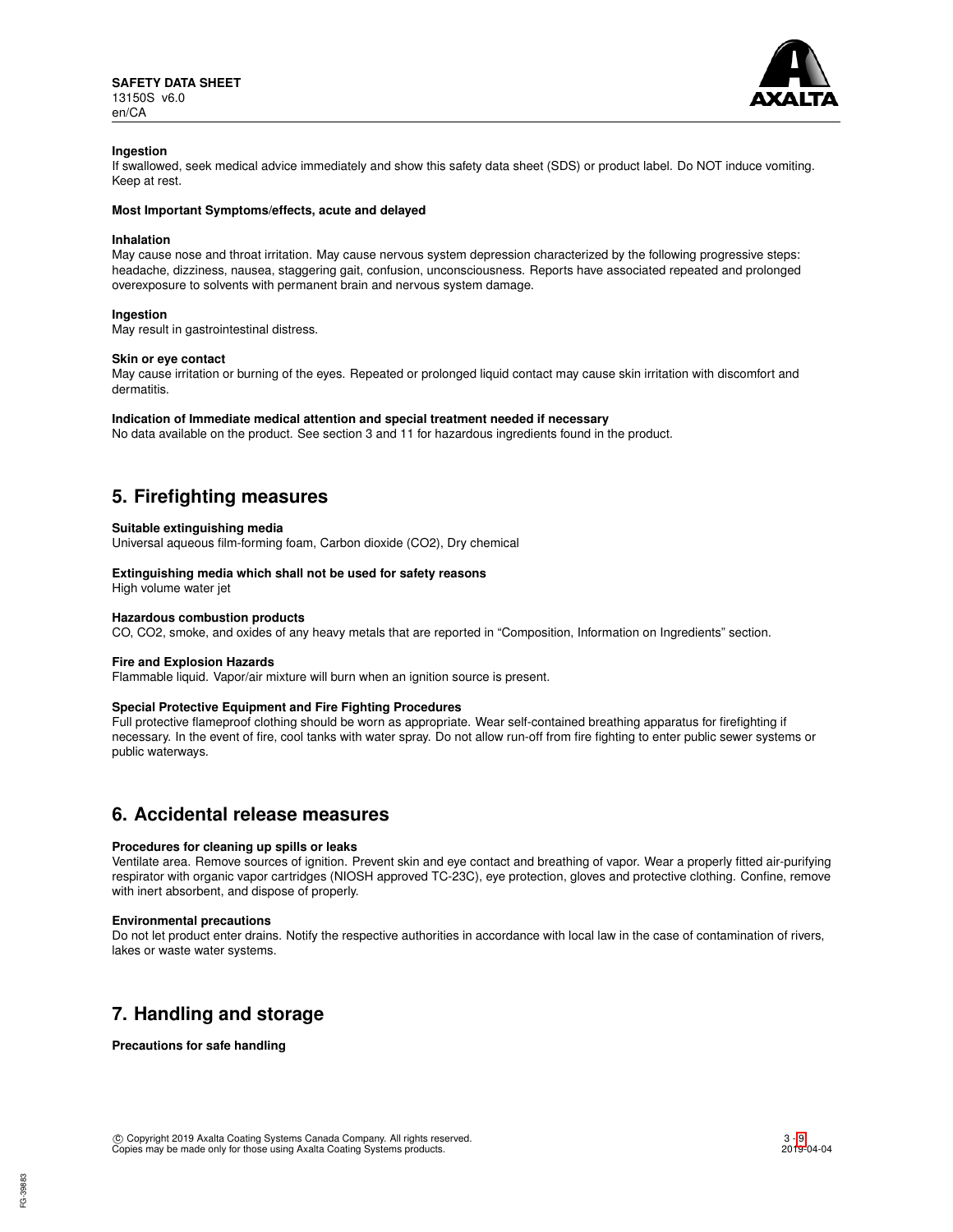

Observe label precautions. Keep away from heat, sparks, flame, static discharge and other sources of ignition. VAPORS MAY CAUSE FLASH FIRE. Close container after each use. Ground containers when pouring. Do not transfer contents to bottles or unlabeled containers. Wash thoroughly after handling and before eating or smoking. Do not store above 49 °C (120 °F). If material is a coating: do not sand, flame cut, braze or weld dry coating without a NIOSH approved air purifying respirator with particulate filters or appropriate ventilation , and gloves. Combustible dust clouds may be created where operations produce fine material (dust). Avoid formation of significant deposits of material as they may become airborne and form combustible dust clouds. Build up of fine material should be cleaned using gentle sweeping or vacuuming in accordance with best practices. Cleaning methods (e.g. compressed air) which can generate potentially combustible dust clouds should not be used. During baking at temperatures above 400°C, small amounts of hydrogen fluoride can be evolved; these amounts increase as temperatures increase. Hydrogen fluoride vapours are very toxic and cause skin and eye irritation. Above 430°C an explosive reaction may occur if finely divided fluorocarbon comes into contact with metal powder (aluminium or magnesium). Operations such as grinding, buffing or grit blasting may generate such mixtures. Avoid any dust buildup with fluorocarbons and metal mixtures.

### **Advice on protection against fire and explosion**

Solvent vapours are heavier than air and may spread along floors. Vapors may form explosive mixtures with air and will burn when an ignition source is present. Always keep in containers of same material as the original one. Never use pressure to empty container: container is not a pressure vessel. The accumulation of contaminated rags may result in spontaneous combustion. Good housekeeping standards and regular safe removal of waste materials will minimize the risks of spontaneous combustion and other fire hazards.

#### **Storage**

#### **Requirements for storage areas and containers**

Observe label precautions. Store in a dry, well ventilated place away from sources of heat, ignition and direct sunlight. No smoking. Prevent unauthorized access. Containers which are opened must be carefully resealed and kept upright to prevent leakage.

#### **Advice on common storage**

Store separately from oxidizing agents and strongly alkaline and strongly acidic materials.

# **8. Exposure controls/personal protection**

#### **Engineering controls and work practices**

Provide adequate ventilation.This should be achieved by a good general extraction and -if practically feasible- by the use of a local exhaust ventilation.If these are not sufficient to maintain concentrations of particulates and solvent vapour below the OEL, suitable respiratory protection must be worn.

#### **National occupational exposure limits**

| CAS-No.                    | Chemical name           | Source Time             | Tvpe       | Value            | Note |
|----------------------------|-------------------------|-------------------------|------------|------------------|------|
| $95 - 63 - 6$              | 1,2,4-trimethyl benzene | ACGIH 8 hr<br>OSHA 8 hr | TWA<br>TWA | 25 ppm<br>25 ppm |      |
| $110 - 12 - 3$<br>Glossary | Methyl isoamyl ketone   | ACGIH 8 hr              | TWA        | 20 ppm           |      |

CEIL Ceiling exposure limit<br>STEL Short term exposure l

Short term exposure limit

TWA Time weighted average

TWAE Time-Weighted Average

#### **Protective equipment**

Personal protective equipment should be worn to prevent contact with eyes, skin or clothing.

#### **Respiratory protection**

Do not breathe vapors or mists. Wear a properly fitted air-purifying respirator with organic vapor cartridges (NIOSH approved TC-23C) and particulate filter (NIOSH TC-84A) during application and until all vapors and spray mists are exhausted. In confined spaces, or in situations where continuous spray operations are typical, or if proper air-purifying respirator fit is not possible, wear a positive pressure, supplied-air respirator (NIOSH TC-19C). In all cases, follow respirator manufacturer's directions for respirator use. Do not permit anyone without protection in the painting area.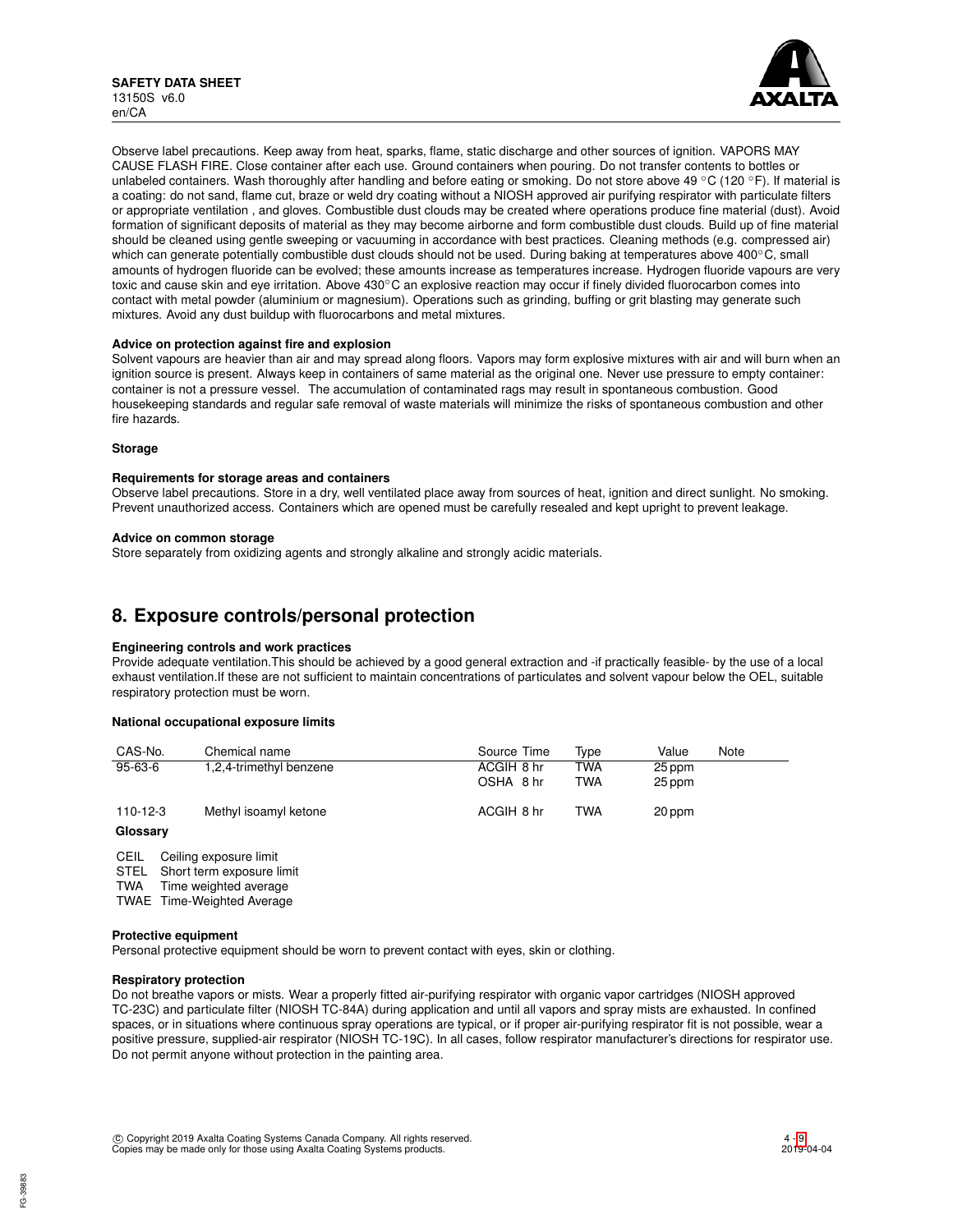**SAFETY DATA SHEET** 13150S v6.0 en/CA



# **Eye protection**

Desirable in all industrial situations. Goggles are preferred to prevent eye irritation. If safety glasses are substituted, include splash guard or side shields.

# **Skin and body protection**

Neoprene gloves and coveralls are recommended.

### **Hygiene measures**

Wash skin thoroughly with soap and water or use recognized skin cleanser. Do NOT use solvents or thinners.

### **Environmental exposure controls**

Do not let product enter drains.

# **9. Physical and chemical properties**

#### **Appearance**

**Form:** liquid **Colour:** amber

| Flash point | $ 37^{\circ}$ C |
|-------------|-----------------|
|             |                 |

| Lower Explosive Limit                          | $0.7\%$                   |                  |
|------------------------------------------------|---------------------------|------------------|
| <b>Upper Explosive Limit</b>                   | 10.5%                     |                  |
| Evaporation rate                               | Slower than Ether         |                  |
| Vapor pressure of principal solvent            | 5.8 hPa                   |                  |
| Solubility of Solvent In Water                 | partly miscible           |                  |
| Vapor density of principal solvent $(Air = 1)$ | 6.24                      |                  |
| Approx. Boiling Range                          | 139 °C                    |                  |
| Approx. Freezing Range                         | $-51 - -36$ °C            |                  |
| Gallon Weight (Ibs/gal)                        | 9.54                      |                  |
| <b>Specific Gravity</b>                        | 1.14                      |                  |
| Percent Volatile By Volume                     | 63.91%                    |                  |
| Percent Volatile By Weight                     | 68.15%                    |                  |
| Percent Solids By Volume                       | 36.09%                    |                  |
| Percent Solids By Weight                       | 31.85%                    |                  |
| pH (waterborne systems only)                   | Not applicable            |                  |
| Partition coefficient: n-octanol/water         | No data available         |                  |
| Ignition temperature                           | $425\,^{\circ}\mathrm{C}$ | <b>DIN 51794</b> |
| Decomposition temperature                      | Not applicable.           |                  |
| Viscosity (23 $\mathrm{^{\circ}C}$ )           | Not applicable.           | ISO 2431-1993    |
|                                                |                           |                  |

# **10. Stability and reactivity**

# **Stability**

Stable

### **Conditions to avoid**

Stable under recommended storage and handling conditions (see section 7).

#### **Materials to avoid**

None reasonably foreseeable.

c Copyright 2019 Axalta Coating Systems Canada Company. All rights reserved. Copies may be made only for those using Axalta Coating Systems products.

FG-39883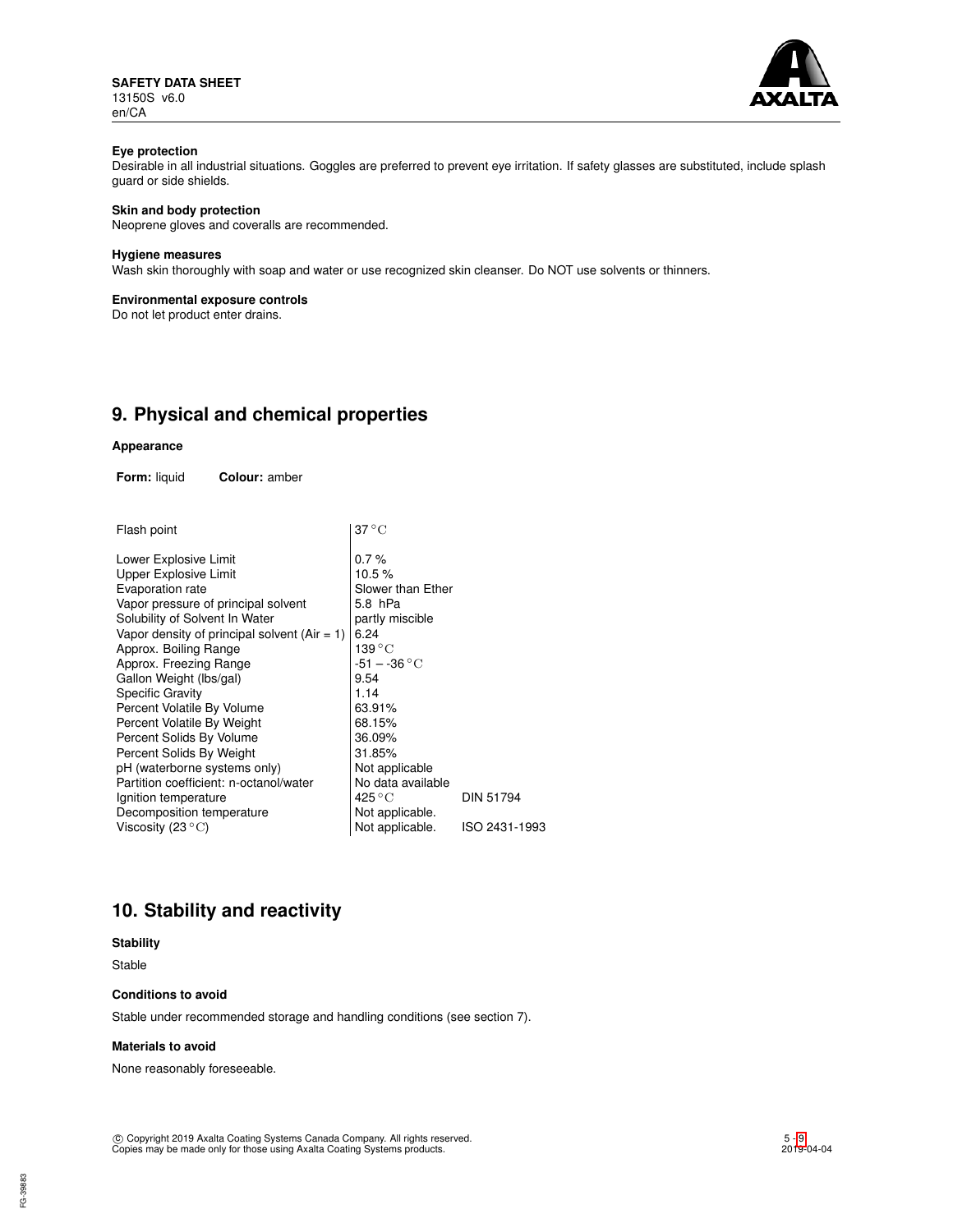

### **Hazardous decomposition products**

In the event of fire Carbon monoxide, fluorinated hydrocarbons, hydrogen fluoride, nitrogen oxides may be formed.

# **Hazardous Polymerization**

Will not occur.

# **Sensitivity to Static Discharge**

Solvent vapors in air may explode if static grounding and bonding is not used during transfer of this product.

#### **Sensitivity to Mechanical Impact**

None known.

# **11. Toxicological information**

#### **Information on likely routes of exposure**

#### **Inhalation**

May cause nose and throat irritation. May cause nervous system depression characterized by the following progressive steps: headache, dizziness, nausea, staggering gait, confusion, unconsciousness. Reports have associated repeated and prolonged overexposure to solvents with permanent brain and nervous system damage. The thermal decomposition vapours of fluorinated polymers may cause polymer fume fever with flu-like symptoms in humans, especially when smoking contaminated tobacco.

#### **Ingestion**

May result in gastrointestinal distress.

# **Skin or eye contact**

May cause irritation or burning of the eyes. Repeated or prolonged liquid contact may cause skin irritation with discomfort and dermatitis.

#### **Delayed and immediate effects and also chronic effects from short and long term exposure:**

**Acute oral toxicity** not hazardous

#### **Acute dermal toxicity**

Not classified according to GHS criteria

#### **Acute inhalation toxicity** not hazardous

% of unknown composition: 0 %

#### **Skin corrosion/irritation**

| 4-chlorobenzotrifluoride Category 2 |             |
|-------------------------------------|-------------|
| 1,2,4-trimethyl benzene Category 2  |             |
| Aromatic hydrocarbon                | Category 3  |
| Methyl isoamyl ketone               | Category 3  |
| Para-nonylphenol                    | Category 1B |
|                                     |             |

#### **Serious eye damage/eye irritation**

| 4-chlorobenzotrifluoride Category 2A |             |
|--------------------------------------|-------------|
| Benzyl alcohol                       | Category 2A |
| 1,2,4-trimethyl benzene              | Category 2A |
| Methyl isoamyl ketone                | Category 2A |
| Para-nonylphenol                     | Category 1  |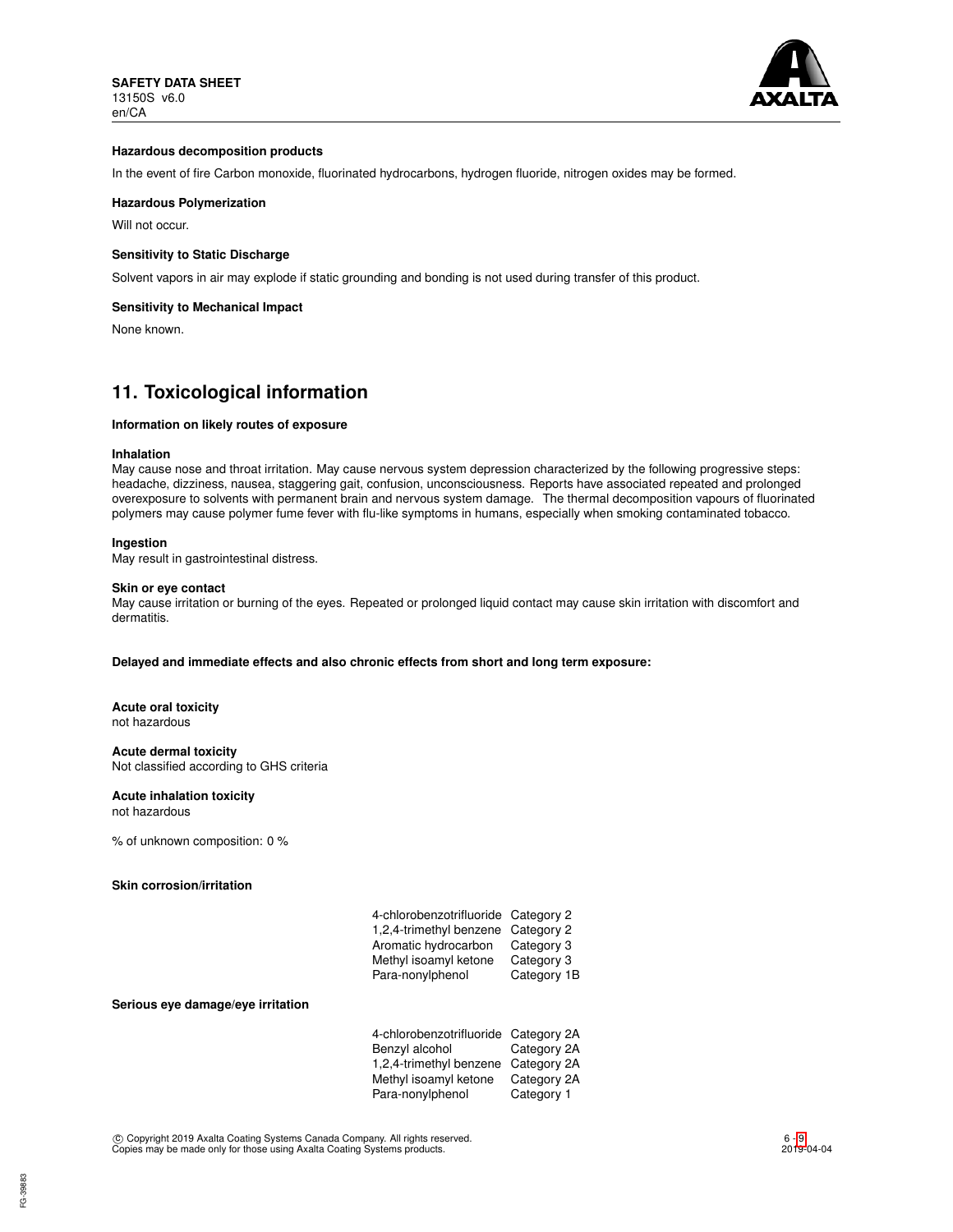# **SAFETY DATA SHEET** 13150S v6.0

en/CA



#### **Respiratory sensitisation** Not classified according to GHS criteria

# **Skin sensitisation**

Not classified according to GHS criteria

# **Germ cell mutagenicity**

Not classified according to GHS criteria

# **Carcinogenicity**

Not classified according to GHS criteria

# **Toxicity for reproduction**

| Methyl isoamyl ketone Category 2 |            |
|----------------------------------|------------|
| Para-nonylphenol                 | Category 2 |

**Target Organ Systemic Toxicant - Single exposure** No data available.

# **Target Organ Systemic Toxicant - Repeated exposure**

Not classified according to GHS criteria

# **Aspiration toxicity**

Not classified according to GHS criteria

#### **Numerical measures of toxicity (acute toxicity estimation (ATE),etc. )** No information available.

# **Symptoms related to the physical, chemical and toxicological characteristics**

Exposure to component solvents vapours concentration in excess of the stated occupational exposure limit may result in adverse health effect such as mucous membrane and respiratory system irritation and adverse effect on kidney, liver and central nervous system. Symptoms and signs include headache, dizziness, fatigue, muscular weakness, drowsiness and in extreme cases, loss of consciousness. Through skin resorbtion, solvents can cause some of the effects described here. Repeated or prolonged contact with the preparation may cause removal of natural fat from the skin resulting in non-allergic contact dermatitis and absorption through the skin. The liquid splashed in the eyes may cause irritation and reversible damage.

# **12. Ecological information**

There are no data available on the product itself. The product should not be allowed to enter drains or watercourses.

# **13. Disposal considerations**

# **Provincial Waste Classification**

Check appropriate provincial and local waste disposal regulations for proper classifications.

# **Waste Disposal Method**

Do not allow material to contaminate ground water systems. Incinerate or otherwise dispose of waste material in accordance with Federal, State, Provincial, and local requirements. Do not incinerate in closed containers.

# **14. Transport information**

**International transport regulations**

### **IMDG (Sea transport)** UN number: 1263<br>Proper shipping name: PAIN PAINT RELATED MATERIAL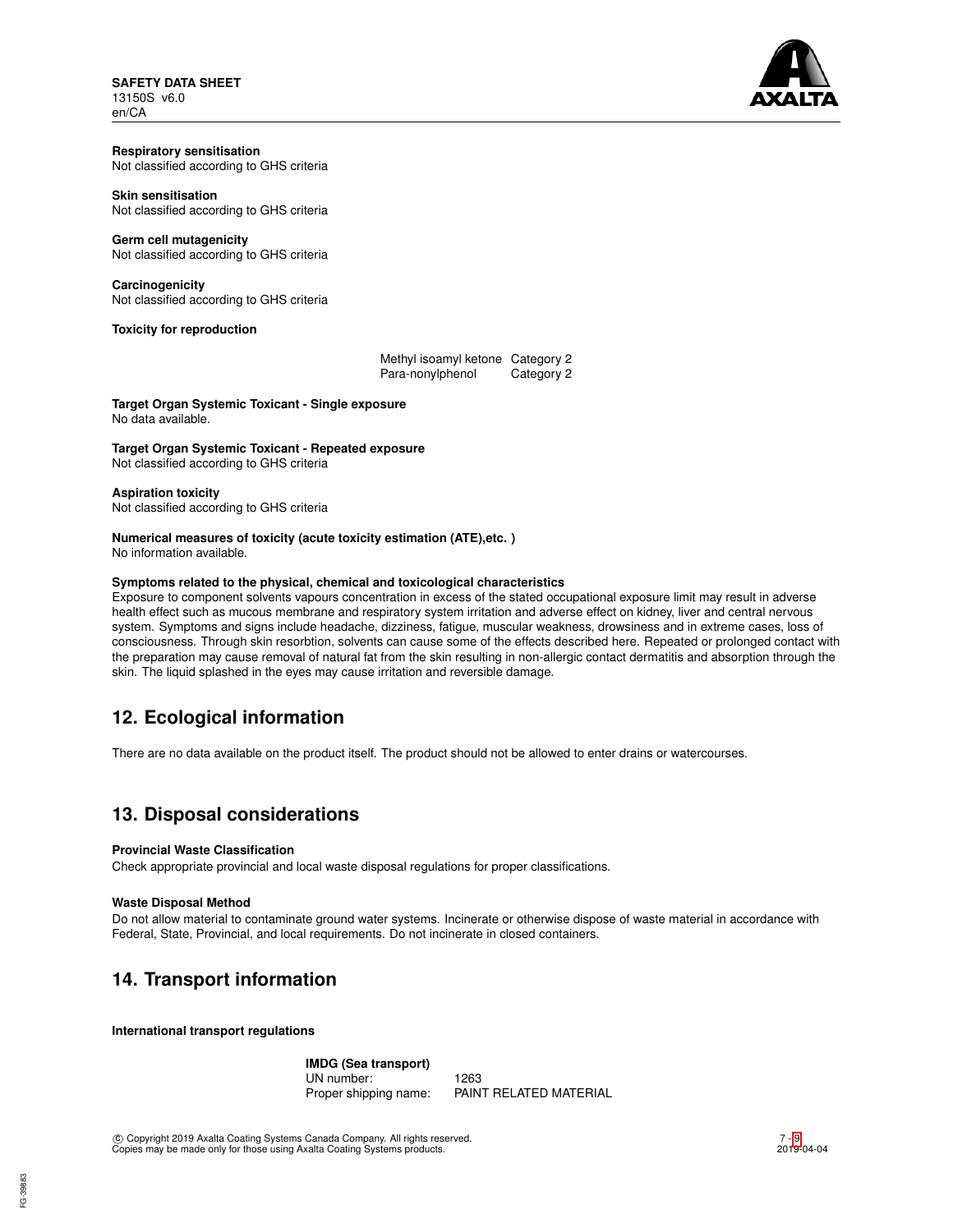

| Hazard Class:                                                           | 3                                     |
|-------------------------------------------------------------------------|---------------------------------------|
| Subsidiary Hazard Class:                                                | Not applicable.                       |
| Packing group:                                                          | Ш                                     |
| Marine Pollutant:                                                       | yes [4-chloro-a,a,a-trifluorotoluene] |
| <b>ICAO/IATA (Air transport)</b><br>UN number:<br>Proper shipping name: | 1263<br>PAINT RELATED MATERIAL        |
| Hazard Class:                                                           | 3                                     |
| Subsidiary Hazard Class:                                                | Not applicable.                       |
| Packing group:                                                          | Ш                                     |
| TDG<br>UN number:<br>Proper shipping name:                              | 1263<br>PAINT RELATED MATERIAL        |
| Hazard Class:                                                           | 3                                     |
| Subsidiary Hazard Class:                                                | Not applicable.                       |
| Packing group:                                                          | Ш                                     |
|                                                                         |                                       |

# **Matters needing attention for transportation**

Confirm that there is no breakage, corrosion, or leakage from the container before shipping. Be sure to prevent damage to cargo by loading so as to avoid falling, dropping, or collapse. Ship in appropriate containers with denotation of the content in accordance with the relevant statutes and rules.

# **15. Regulatory information**

# **TSCA Status**

In compliance with TSCA Inventory requirements for commercial purposes.

# **DSL Status**

Product is not DSL listed because one or more ingredients are not on the DSL inventory.

# **Photochemical Reactivity**

Photochemically reactive

## **Regulatory information**

|                                  |    | CERCLA CAA |           |                |     |         |            |
|----------------------------------|----|------------|-----------|----------------|-----|---------|------------|
| CAS # Ingredient                 |    | 302 TPQ RQ |           | 311/312        | 313 | RQ(lbs) | <b>HAP</b> |
| 98-56-6 4-chlorobenzotrifluoride | N. | NR.        | NR.       | C.F.P          | N   | NR      | N          |
| 100-51-6 Benzyl alcohol          | N. | NR.        |           | NR A.C.F.N.P.R | N   | NR.     | N          |
| 95-63-6 1,2,4-trimethyl benzene  | N  | NR.        | NR.       | A.C            |     | NR.     | N          |
| 64742-95-6 Aromatic hydrocarbon  | N  | NR.        | NR.       | A.C.F          | N   | NR      | N          |
| 110-12-3 Methyl isoamyl ketone   | N  | NR.        | NR.       | C              | N   | NR.     | N          |
| 84852-15-3 Para-nonylphenol      | N  | NR         | <b>NR</b> | А              |     | ΝR      | N          |

### **Key:**

| <b>EPCRA</b>                         | Emergency Planning and Community Right-to-know Act (aka Title III, SARA) |                                            |  |
|--------------------------------------|--------------------------------------------------------------------------|--------------------------------------------|--|
| 302                                  | Extremely hazardous substances                                           |                                            |  |
| 311/312 Categories $F =$ Fire Hazard | $R =$ Reactivity Hazard<br>P = Pressure Related Hazard                   | $A = Acute$ Hazard<br>$C =$ Chronic Hazard |  |